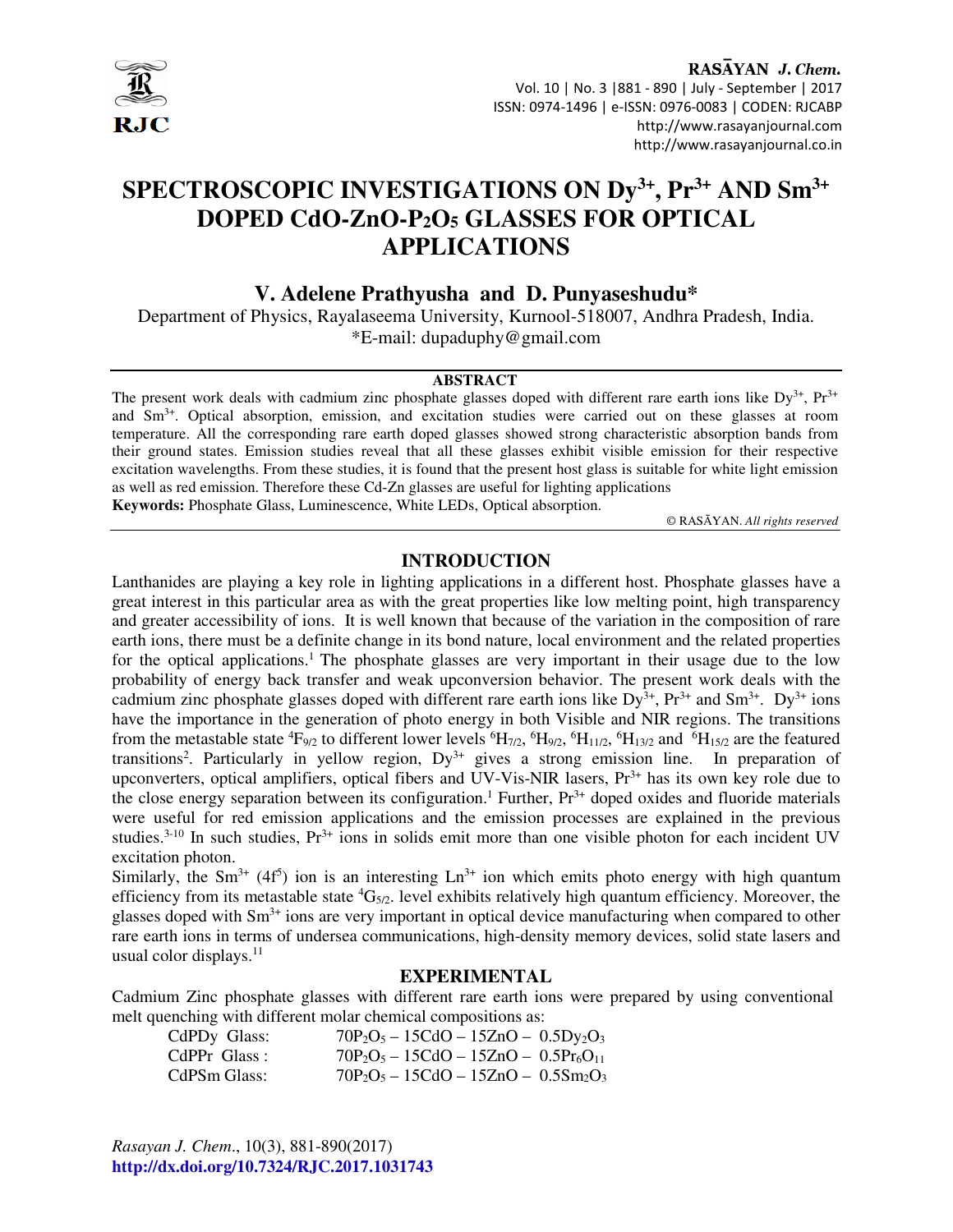#### RASAYAN J. Chem. Vol. 10 | No. 3 |881 - 890 | July - September | 2017

About 15 g of the total batch composition taken and was thoroughly mixed in an agate mortar. The resulting homogeneous powder was poured into a porcelain crucible and heated in a muffle furnace at a temperature of 1050<sup>0</sup>C for 1.5 hours. The melt was transferred to the clean surface of a preheated brass plate. Then it was annealed at  $250\text{ °C}$  for about 4 h to remove sudden breaks due to thermal strains. The resulting transparent glass samples were cooled to room temperature (RT). The as prepared samples were polished for the clear surface for optical studies. By using Abbe refractometer, the refractive index of all the samples was measured at 589.3 nm (1-bromonaphthalin  $(C_{10}H<sub>7</sub>Br)$  is used as contact liquid). The density is also measured at room temperature by using Archimede's principle. For this measurement distilled water is used as the immersion liquid. Emission and excitation measurements were done at Room Temperature by using Thermo Lumina Fluorescence Spectrophotometer (200-900nm) with Xenon lamp as the excitation source.

### **RESULTS AND DISCUSSION**

#### **Absorption studies – CdPDy glass**

Optical absorption spectra of  $Dy^{3+}$  (in the range of 300 nm –1800 nm) ions doped Cadmium zinc phosphate glass is shown in Figures-1 and 2. The absorption spectra shows nearly ten absorption bands analogous to the transition from its ground state  ${}^{6}H_{15/2} \rightarrow {}^{4}I_{13/2}$ ,  ${}^{6}H_{15/2} \rightarrow {}^{4}I_{15/2}$ ,  ${}^{6}H_{15/2} \rightarrow {}^{4}I_{15/2}$ ,  ${}^{6}H_{15/2} \rightarrow {}^{4}I_{15/2}$  ${}^{4}F_{9/2}$ ,  ${}^{6}H_{15/2} \rightarrow {}^{6}F_{3/2}$ ,  ${}^{6}H_{15/2} \rightarrow {}^{6}F_{7/2}$ ,  ${}^{6}H_{15/2} \rightarrow {}^{6}F_{9/2}$ ,  ${}^{6}H_{15/2} \rightarrow {}^{6}F_{11/2}$  and  ${}^{6}H_{15/2} \rightarrow {}^{6}H_{11/2}$ . The absorption bands related to thermalization from the prime excited  ${}^{6}H_{13/2}$  level are neglected because of the high energy gap ( $\sim$  3300 cm<sup>-1</sup>) between <sup>6</sup>H<sub>15/2</sub> and <sup>6</sup>H<sub>13/2</sub> levels.



Fig.-1: Optical absorption spectrum of  $Dy^{3+}$  doped CdPDy glass (UV-Visible region)



Fig.-2: Absorption spectrum of  $Dy^{3+}$  ions doped CdPDy glass (NIR region)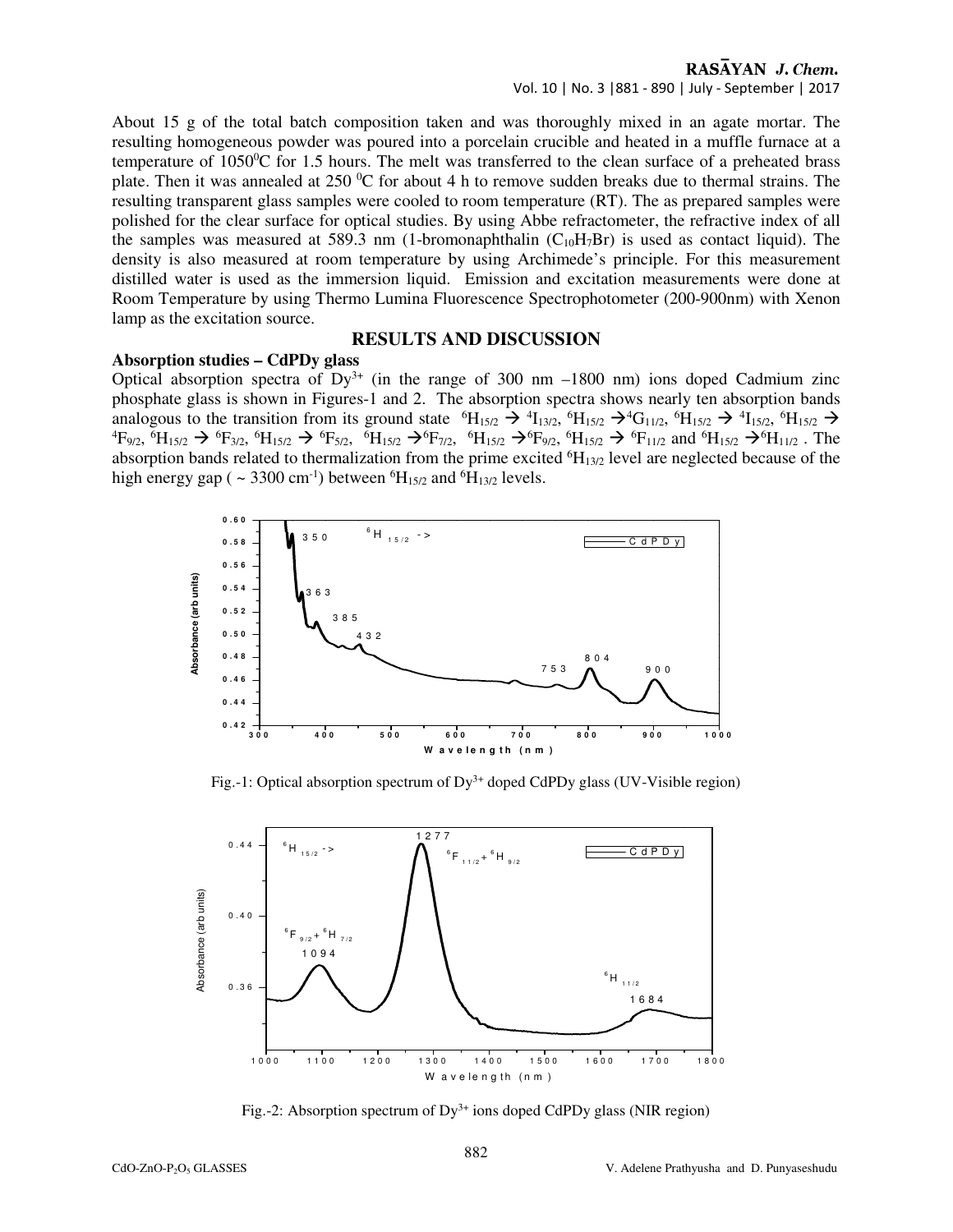#### RASAYAN J. Chem. Vol. 10 | No. 3 |881 - 890 | July - September | 2017

By applying the J-O theory to the observed absorption bands, the intensity parameters  $\Omega_k$  (k = 2, 4, 6) were evaluated with the help of the oscillator strengths<sup>12,13</sup> and particularly, with the  $\Omega_2$  parameters, it is possible to explain the covalency of metal-ligand bond and the symmetry of local environment surrounded by the rare earth ions. The higher value of  $\Omega_2$  parameters in this work specifies the enhancement in covalent bonding and implies higher site asymmetry of the  $Dy^{3+}$  ions in Cd-Zn phosphate glass matrix. The  $\Omega_6$  parameters are well-known for the rigidity of the host and also vibronic dependent.<sup>14</sup> The hypersensitive transitions observed in the absorption spectra are defined as the transitions which are very sensitive to the host matrix and dopant concentration because of inhomogeneity of the surrounded ligand environment.

## **Absorption Studies - CdPPr glass**

The recorded absorption spectrum at room-temperature for CdPPr phosphate glass is given in Fig.-3 and Fig.-4 as in UV-Vis region and NIR regions respectively. From the spectrum, absorption bands at 444, 467, 479, 590, 1014, 1527 and 1942 nm are assigned to characteristic  $Pr<sup>3+</sup>$  transitions from its ground state <sup>3</sup>H<sub>4</sub> to different excited states, such that <sup>3</sup>P<sub>2</sub>, <sup>3</sup>P<sub>1</sub>+<sup>1</sup>I<sub>6</sub>, <sup>3</sup>P<sub>0</sub>, <sup>1</sup>D<sub>2</sub>, <sup>1</sup>G<sub>4</sub>, <sup>3</sup>F<sub>4</sub>+<sup>3</sup>F<sub>3</sub> and <sup>3</sup>F<sub>2</sub>.<sup>15</sup>



Fig.-3: Absorption spectrum of  $Pr^{3+}$  ions doped CdPPr glass (UV-Vis region)



Fig.-4: Absorption spectrum of  $Pr<sup>3+</sup>$  ions doped CdPPr glass (NIR region)

As said above all transitions observed are start from the  ${}^{3}H_4$  ground state and these bands are due to the 4f<sup>2</sup>-intra-configurational electric dipole (ED) transitions to different excited states  ${}^{3}P_{J}$  =0,1,2 and  ${}^{1}D_{2}$ . The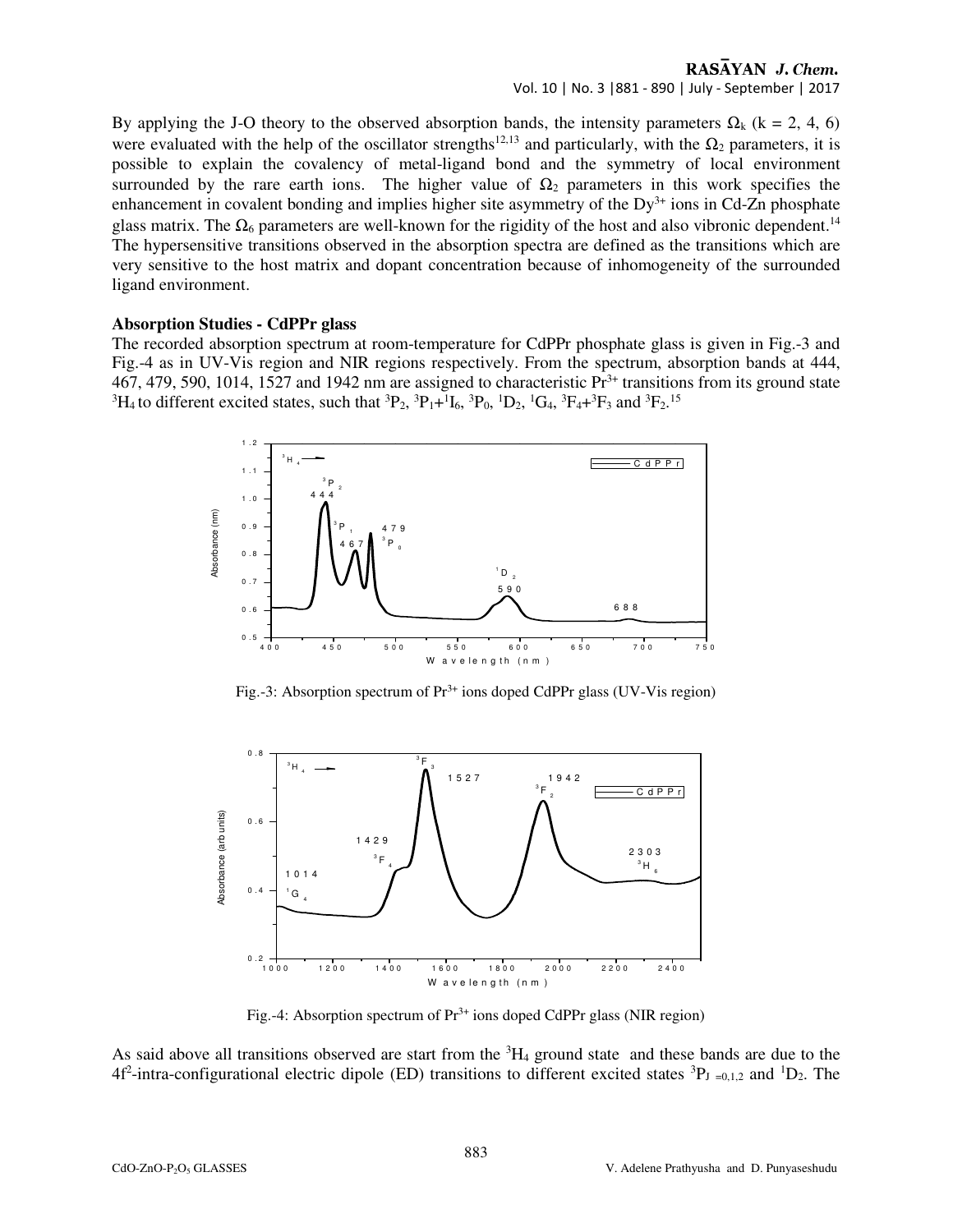band widths of the absorption bands are because of the addition of both unresolved Stark splitting and inhomogeneous broadening.

#### **Absorption Studies - CdPSm Glass**

In the present Cd-Zn phosphate glasses, the obtained optical absorption spectrum is shown in Fig.-5 and Fig.-6 for UV-VIS and NIR regions respectively. The observed transitions are from the  $^{6}H_{5/2}$  ground state to different excited states. These characteristic transitions of  $Sm<sup>3+</sup>$  are intra-configuration (f–f) transitions. For the present study the eight absorption bands obtained are centered at 360 nm, 373 nm, 401 nm, 473 nm, 949 nm, 1081 nm, 1232 nm, 1383 nm, 1486 nm, 1551 nm and 1590 nm are assigned to various transitions from ground state to excited states -  ${}^4F_{9/2}$ ,  ${}^6P_{7/2}$ ,  ${}^4F_{7/2}$ ,  ${}^4I_{11/2}$ ,  ${}^6F_{11/2}$ ,  ${}^6F_{9/2}$ ,  ${}^6F_{7/2}$ ,  ${}^6F_{5/2}$ ,  ${}^6F_{11/2}$ ,  ${}^6F_{11/2}$ and  ${}^{6}F_{1/2}$  respectively<sup>16</sup>.



Fig.-5: Optical absorption spectrum of  $Sm^{3+}$  doped CdPSm glass (UV-Vis region)



Fig.-6: Absorption spectrum of  $Sm^{3+}$  doped CdPSm glass (NIR region)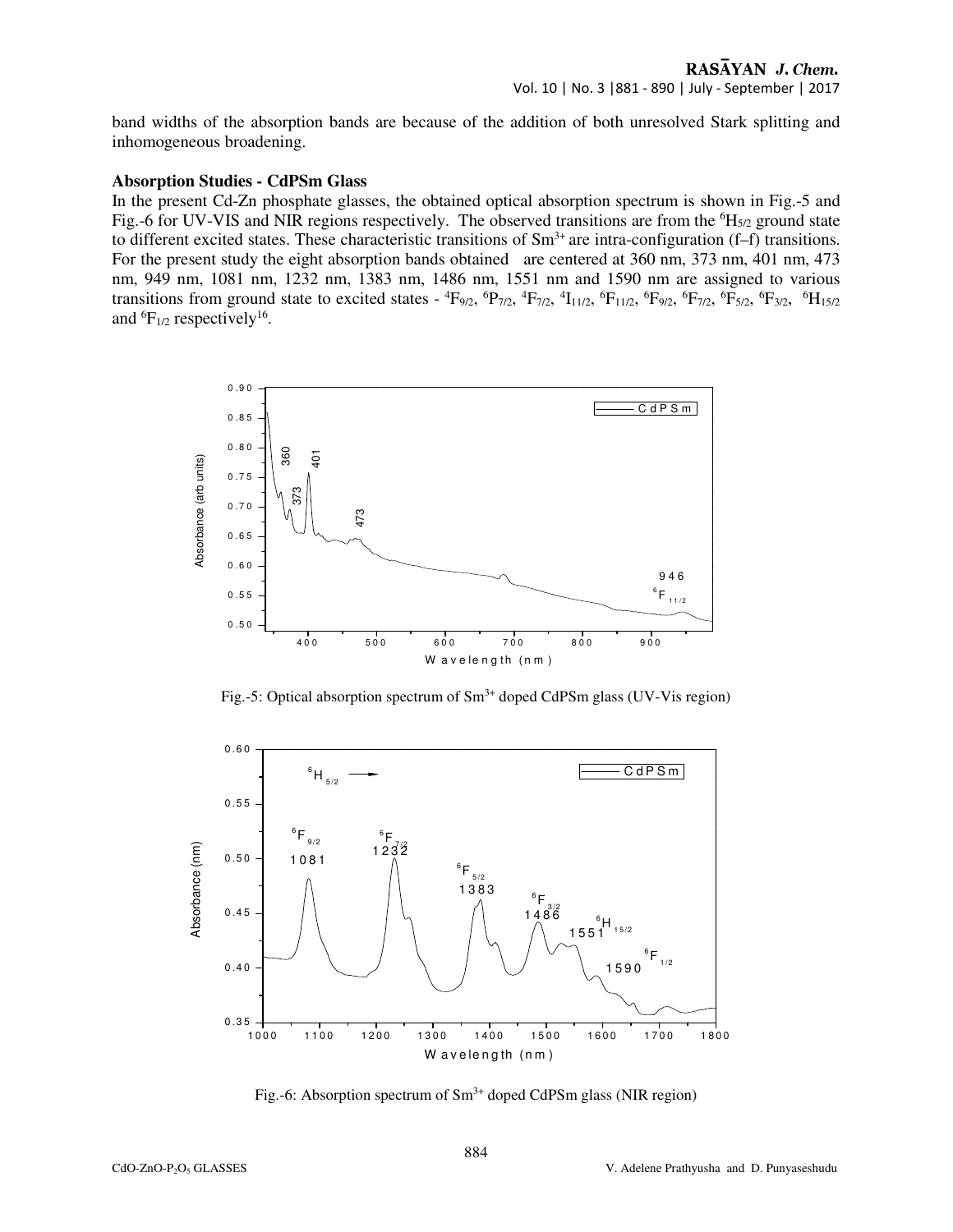The absorption bands of  $Sm^{3+}$  ion is separated into low energy and higher energy groups such that the transitions up to 935 nm and the transitions from 570 nm to 313 nm respectively.

The evaluated J-O intensity parameters shows the trend,  $\Omega_2 < \Omega_6 < \Omega_4$ . These parameters are very useful in determining both the bonding nature and local environment surrounded by the doped rare earth ions. A Large value of the J-O parameter  $(\Omega_2)$  enunciates the high covalency nature of the ion-ligand bond (Sm-O) and also the high occupancy of asymmetry sites by  $Sm^{3+}$  ions in the present host. Different trends of J-O parameters are also observed from the literature<sup>17</sup>. The large spectral intensities are due to the high mixing of the opposite parity electronic configurations.

#### **Excitation and Emission Studies: CdPDy glass**

The excitation spectrum of the Dy<sup>3+</sup> ions doped Cd-Zn phosphate glasses obtained is shown in Fig.-7. The highest level at 348 nm is selected as the excitation wavelength for the recording of the emission spectrum.

The emission spectrum of  $Dy^{3+}$ -doped Cd-Zn phosphate glasses in the visible region (400–700 nm) upon 348 nm excitation is shown in Fig.-8. The spectrum consists of three characteristic emission peaks. The first two intense emission bands obtained at 483 nm and 574 nm are assigned to the transition from meta stable state  ${}^4F_{9/2}$  to lower energy states as  ${}^4F_{9/2} \rightarrow {}^6H_{15/2}$  and  ${}^4F_{9/2} \rightarrow {}^6H_{13/2}$ . The other remaining feeble emission band at 663 nm is assigned to  ${}^4F_{9/2} \rightarrow {}^6H_{11/2}$  transition. The transitions observed from the emission spectra are similar to the recent studies on bismuth based alkali phosphate glasses<sup>2</sup>.

In any host matrix, for a proper yellow to blue  $(Y/B)$  ratio of emission transitions, the Dy<sup>3+</sup> ions shows white light emission. In the present study of Dy<sup>3+</sup>-doped Cd-Zn phosphate glass the (Y/B) ratio ( $4F_{9/2} \rightarrow$  $^{6}H_{13/2}$ ) (yellow) / ( $^{4}F_{9/2} \rightarrow ^{6}H_{15/2}$ ) (blue) is 1.56. The emitting photo luminescence of the present sample upon 348 nm excitation has been characterized by the CIE 1931 chromaticity diagram.<sup>18,19</sup>

The color coordinates  $(x, y)$  for chromaticity diagram are evaluated as  $(0.32, 0.36)$  for the present Cd-Zn glass. The falling of these coordinates takes place in the white light region of CIE 1931 chromaticity diagram which is built by the MATLAB module and is shown in Fig.-13. So, this result suggests that the studied Cd-Zn phosphate glass doped  $Dy^{3+}$  ions emit white light upon 348 nm excitation.

### **Excitation and Emission Studies: CdPPr glass**

The excitation spectrum of the  $Pr<sup>3+</sup>$  doped phosphate glass, monitoring emission at 607 nm. Three excitation bands at 441 nm ( ${}^{3}H_{4} \rightarrow {}^{3}P_{2}$ ), 465 nm ( ${}^{3}H_{4} \rightarrow {}^{3}P_{1}$ ,  ${}^{1}I_{6}$ ) and 480 nm ( ${}^{3}H_{4} \rightarrow {}^{3}P_{0}$ ) respectively were observed from this spectrum and is shown in Fig.-9.



Fig.-7: Excitation spectrum of Dy<sup>3+</sup> doped CdPDy glass ( $\lambda_{em}$  = 573 nm)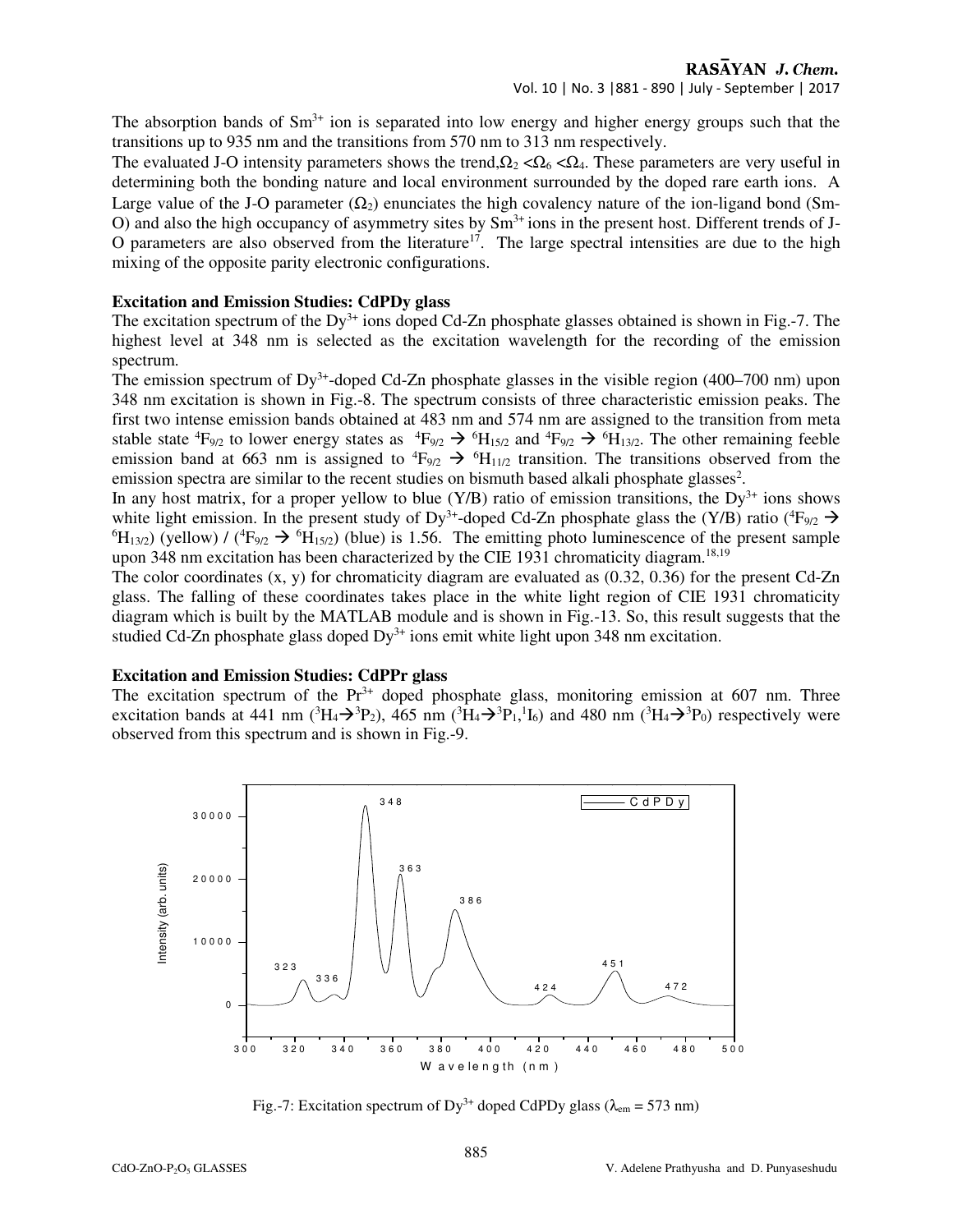

Fig.-8: Emission spectrum of Dy<sup>3+</sup> doped CdPDy glass ( $\lambda_{ex}$  = 348 nm)



Fig.-9: Excitation spectrum of  $Pr^{3+}$  ions doped CdPPr glass ( $\lambda_{em}$  = 607 nm)

By the excitation at room temperature with 441 nm as excitation wavelength to the  $Pr<sup>3+</sup>$  doped CdPPr glass, the obtained emission spectrum is shown in Fig.-10.

Four characteristic emission bands were observed at different barry centers and were assigned to different transitions as 481 nm to the transition  ${}^{3}P_0 \rightarrow {}^{3}H_6 + {}^{1}D_2 \rightarrow {}^{3}H_4$ , at 522 nm to the transition  ${}^{3}P_0 \rightarrow {}^{3}F_2$ , at 607 nm to the transition  ${}^{3}P_0 \rightarrow {}^{3}F_3$  and at 637 nm to the transition  ${}^{3}P_0 \rightarrow {}^{3}F_4$  respectively. The emission bands belong to the transitions  ${}^{3}P_0 \rightarrow {}^{3}H_6 + {}^{1}D_2 \rightarrow {}^{3}H_4$  and  ${}^{3}P_0 \rightarrow {}^{3}F_3$  are more intense when compared to other observed transitions. Upon the modification of glass composition, the local crystal field splits the  $4f<sup>1</sup>5d<sup>1</sup>$  state. So the  $4f<sup>1</sup>5d<sup>1</sup> \rightarrow 4f<sup>2</sup>$  transition is more prominent in the emission spectra. Further, it is also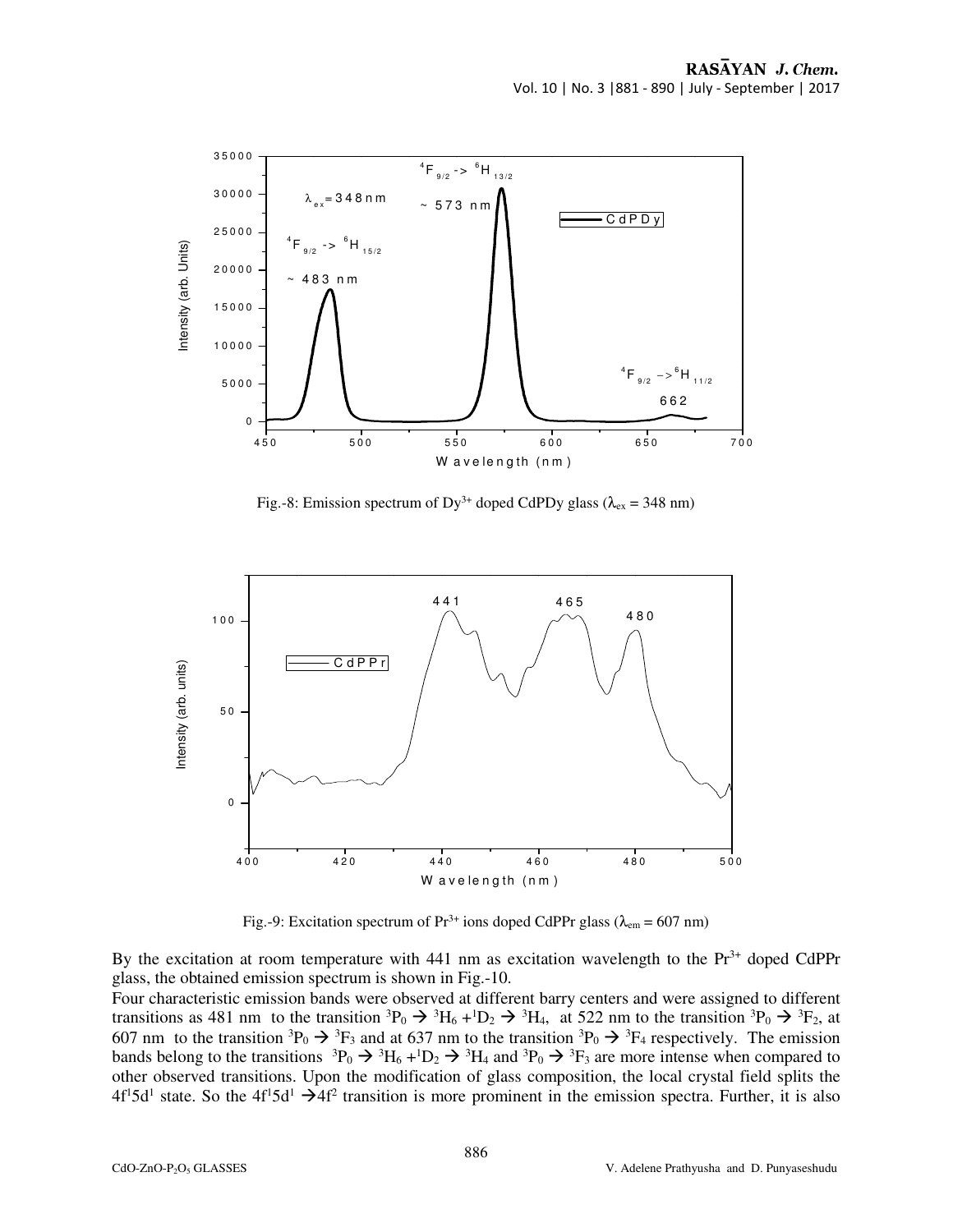important that the local environment at the  $Pr<sup>3+</sup>$  ions surroundings in the glass materials are relatively different when compared to the crystalline materials<sup>20</sup>.

All the transitions are in the visible region and exhibiting different colors. But in this present case, the transition at 607 nm is more intense and is emitting a red color. So the present glass is useful for the making of red colored laser materials with good efficiency. By using CIE chromaticity diagram, the evaluated color coordinates from the emission spectrum are  $x = 0.52$  and  $y = 0.26$  and are fall at the orange red region in the CIE diagram and is also shown in Fig.-13.



Fig.-10: Emission spectrum of  $Pr^{3+}$  ions doped CdPPr glass ( $\lambda_{ex}$  = 441 nm)

# **Excitation and Emission Studies: CdPSm glass**

At 597 nm – emission wavelength, the excitation spectrum observed for the present studying CdPSm glass is recorded at room temperature is shown in Fig.-11. Nearly, seven excitation bands were observed in the excitation spectra and were assigned to different transitions such as the peak at 400 nm to  ${}^{6}H_{5/2} \rightarrow$ <sup>4</sup>F<sub>7/2</sub> transition, at 413 nm to <sup>6</sup>H<sub>5/2</sub>  $\rightarrow$  (<sup>6</sup>P<sub>1</sub><sup>4</sup>P)<sub>5/2</sub>, at 468 nm to <sup>6</sup>H<sub>5/2</sub> $\rightarrow$ <sup>4</sup>G<sub>9/2</sub> transition and so on.



Fig.-11: Excitation spectrum of Sm<sup>3+</sup> ions doped CdPSm glass ( $\lambda_{em}$  = 597 nm)

From the excitation spectrum it is clear that most of the population resides at the  ${}^{4}F_{7/2}$  level, so when this level is exciting, most of the population relaxes at lower  ${}^{4}G_{5/2}$  level with various known radiative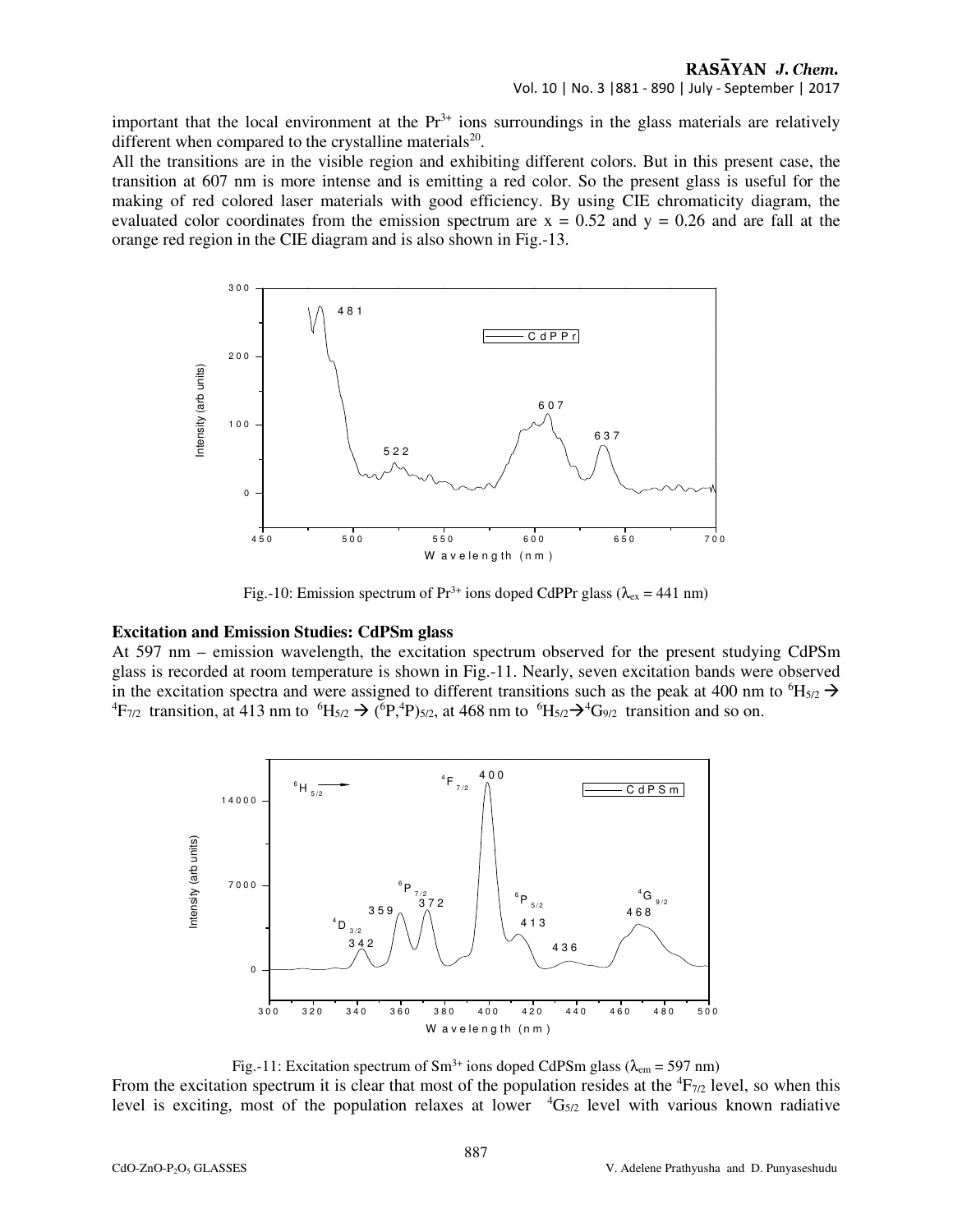#### RASAYAN J. Chem. Vol. 10 | No. 3 |881 - 890 | July - September | 2017

transitions in between  ${}^{4}F_{7/2}$  and  ${}^{4}G_{5/2}$  levels. So, finally  ${}^{4}G_{5/2}$  level becomes as a metastable state which originates the emission spectrum for  $Sm^{3+}$  ions.

The emission spectrum which is shown in Fig.-12, exhibited three characteristic emission bands, which are attributed to the center at 562 nm to the transition  ${}^4G_{5/2} \rightarrow {}^6H_{5/2}$ , at 597 nm to the transition  ${}^4G_{5/2} \rightarrow$  ${}^{6}H_{7/2}$  and at 643 nm to the transition  ${}^{4}G_{5/2} \rightarrow {}^{6}H_{9/2}$  respectively. The transition  ${}^{4}G_{5/2} \rightarrow {}^{6}H_{7/2}$  observed at 597 nm shows a strong orange luminescence. The emission lines which are observed for the present host is similar to the previous works on  $Sm^{3+}$  ions doped materials<sup>21-26</sup>.



Fig.-12: Emission spectrum of Sm<sup>3+</sup> doped CdPSm glass ( $\lambda_{ex}$  = 400 nm)

In determining the symmetric nature of the host glass, both electric dipole transitions and magnetic dipole transitions play an important role. Here the transitions  ${}^4G_{5/2} \rightarrow {}^6H_{7/2}$  and  ${}^4G_{5/2} \rightarrow {}^6H_{9/2}$  are electric dipole transitions but the  ${}^4G_{5/2} \rightarrow {}^6H_{7/2}$  transition is also a magnetic dipole allowed transition with a selection rule  $\Delta J = +1$ . But the second transition is purely electric dipole transition<sup>27</sup>. In fact; to estimate the symmetry of the vicinity of the rare earth ions, the ratio of the electric dipole to magnetic dipole transitions plays a key role. The high intensity of electric dipole transition indicates higher asymmetry nature. In the present study,  ${}^{4}G^{5/2} \rightarrow {}^{6}H_{7/2}$  (MD) transition of Sm<sup>3+</sup> ions in the host is high intensity when compared to  ${}^{4}G_{5/2} \rightarrow$  $^{6}H_{9/2}$  (ED) transition showing the asymmetric nature of the present CdPSm glass host.

For the luminescence evaluation of the  $Sm<sup>3+</sup>$  ions doped Cd-Zn phosphate glass, CIE chromaticity diagram is drawn and the obtained coordinates  $x = 0.56$  and  $y = 0.23$  lies in the red region and is shown in Fig.-13. So the Cd-Zn phosphate glass host is feasible for red emission laser materials.

#### **CONCLUSION**

These present Cd-Zn phosphate glasses are base glasses with different rare earth ions and have no Alkali fluoride elements in it. X-ray diffraction studies on these present glasses confirm the amorphous nature. Optical absorption studies on  $Dy^{3+}$  ions exhibiting the Characteristic absorption bands and were assigned to various transitions. The emission spectra show three intense emission bands upon excitation of 348 nm. The chromaticity diagram represents the white light emission in this host.

The studies on  $Pr<sup>3+</sup>$  ions in the present host have very interesting results. Characteristic absorption bands observed are assigned to various transitions from its ground state to different excited states. The emission spectra show four characteristic emission bands in the present host.

Upon  $\text{Sm}^{3+}$  ion doping in the Cd-Zn phosphate host, it is also showing its characteristic features in absorption spectra and as well as in emission spectra. It is observed that intense red emission is exhibiting in this host glass matrix.

These studies by doping the  $Pr^{3+}$  and  $Sm^{3+}$  ions into the Cd-Zn phosphate glasses exhibits intense red emission and it is clear that the host is able to accept the other rare earth ions also.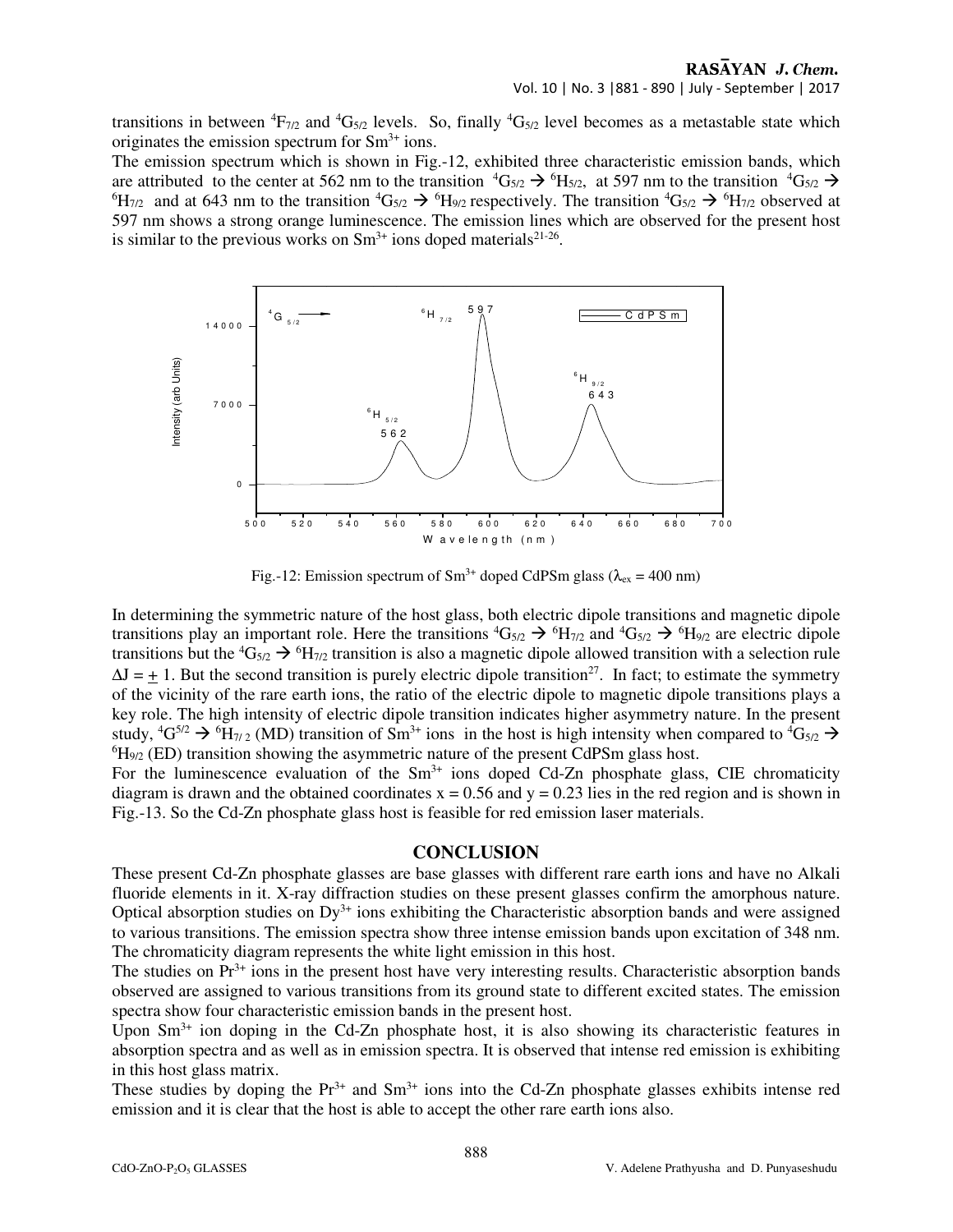So, the present work shows a new way to establish other optical applications also with both concentration variations and as well as with different modifiers.



Fig.-13: CIE chromaticity diagram indicating the emission region of Cd-Zn phosphate glasses doped with  $Dy^{3+}$ ,  $Pr^{3+}$ and  $Sm^{3+}$  ions

#### **REFERENCES**

- 1. R. Reisfeld, C.K. Jorgensen, 1987, Excited state phenomenon in vitreous materials, in: K.A. Gschneidner Jr., L. Eyring (Eds), Handbook on the Physics and Chemistry of Rare Earths, Elsevier, Netherlands, Vol.9, pp.9 and references therein.
- 2. S. Damodaraiah, V. Reddy Prasad, S. Babu and Y.C. Ratnakaram, *Optical Materials*, **67**, 14(2017).
- 3. W.W. Piper, J.A. DeLuca and F.S. Ham, *J. Lumin.,* **8**, 344(1974).
- 4. J.L. Sommerdijik, A. Bril and A.W. de Jager, *J. Lumin.,* **8,** 341(1974).
- 5. J.L. Sommerdijik, A. Bril and A.W. de Jager, *J. Lumin.,* **9**, 288(1974).
- 6. A.M. Srivastava and W.W. Beers, *J. Lumin.*, **71**, 285(1997).
- 7. A.M. Srivastava, D.A. Doughty and W.W. Beers, *J. Electrochem. Soc.*, **143**, 4113(1996).
- 8. A.M. Srivastava, D.A. Doughty and W.W. Beers, *J. Electrochem. Soc.*, **144**, L190(1997).
- 9. A.P. Vink, P. Dorenbos, J.T.M. de Haas, H. Donker, P.A. Rodnyi, A.G. Avanseov and C.W.E. Van Eijk, *J. Phys. Condens. Matter*, **14,** 8889(2002).
- 10. S. Kück, I. Sokólska, M. Henke, T. Scheffler and E. Osiac, *Phys. Rev. B*, **71**, 165112(2005).
- 11. Phan Van Do, Vu Phi Tuyen, Vu Xuan Quang, Le Xuan Hung, Luong Duy Thanh, Tran Ngoc, Ngo Van Tam and Bui The Huy, *Opt. Mater.,* **55,** 62–67(2016).
- 12. B.R. Judd, *Phys. Rev.,* **127**, 750 (1962).
- 13. G.S. Ofelt, *J. Chem. Phys.,* **37**, 511 (1962).
- 14. C.K. Jorgensen and R. Reisfeld, *J. Less Common Met.,* **93**, 107 (1983).
- 15. Z. Mazurak, *J. Phys. C*, **4,** 8585 (1992).
- 16. W.T. Carnall, P.R. Fields and K. Rajnak, *J. Chem. Phys.,* **49**, 4424 (1968).
- 17. D.D. Ramteke, A. Balakrishna, Vijay Kumar, H.C. Swart, *Optical Materials*, **64,** 171(2017).
- 18. P. Babu, K.H. Jang, E.S. Kim, L. Shi, H.J. Seo, F. Rivera-Lopez, U.R. Rodriguez-Mendiza, V. Lavin, R. Vijaya, C.K. Jayasankar and L. Rama Moorthy, *J. Appl. Phys.,* **105**, 013516 (2009).